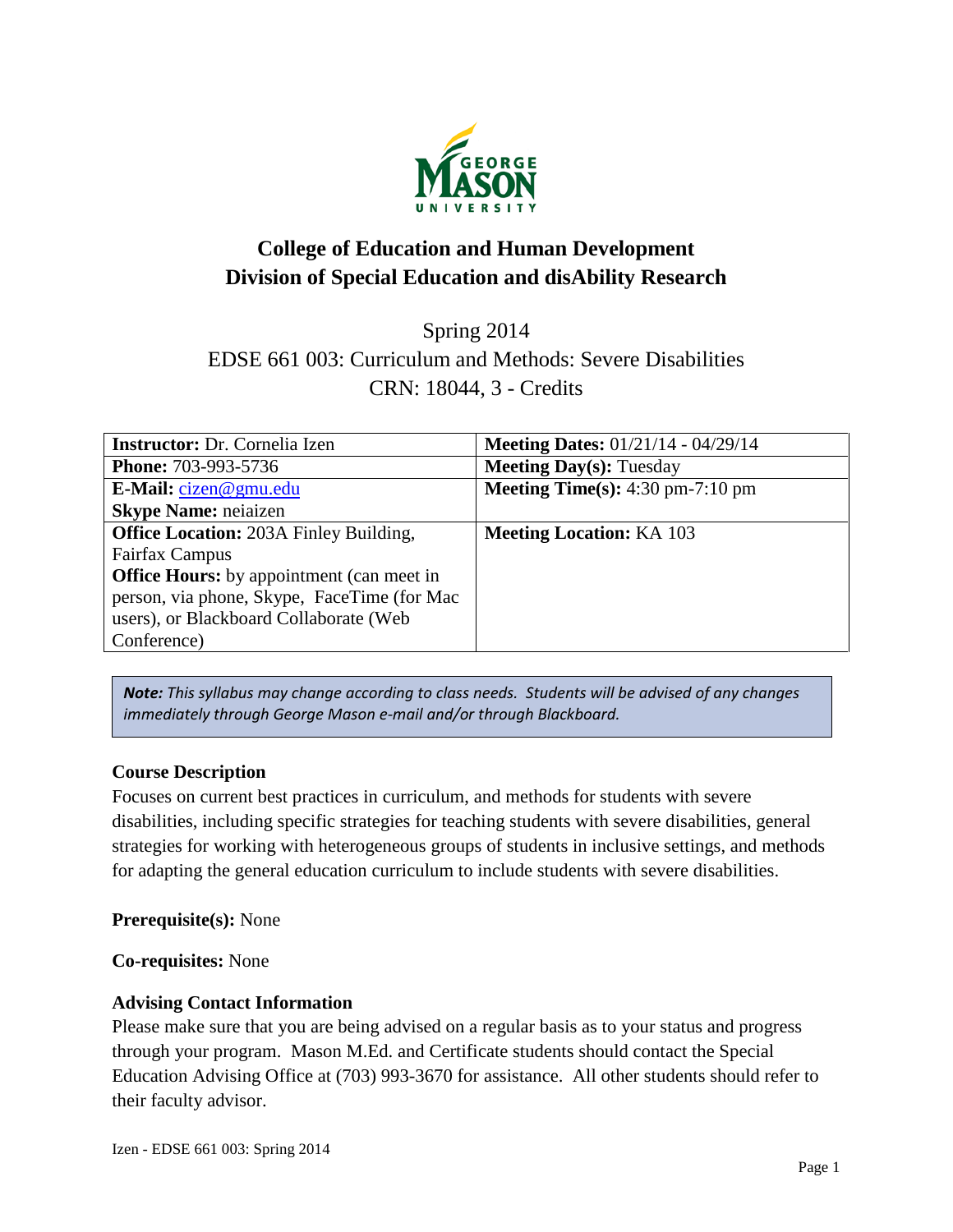# **Nature of Course Delivery**

Learning activities include the following:

- 1. Class lecture and discussion
- 2. Application activities
- 3. Small group activities and assignments
- 4. Video and other media supports
- 5. Research activities
- 6. Electronic supplements and activities via Blackboard

# **[GMU ONLY] Field Experience Requirement**

A Field Experience is a part of this course. Field Experiences may include observations of a school setting or case studies of individual students. Below are procedures that students need to follow based on their specific situation:

REQUIRED PROCEDURE FOR ALL GMU STUDENTS ENROLLED IN THIS COURSE: Complete the online field experiences form [http://cehd.gmu.edu/endorse/ferf] at the beginning of the semester (if not before) and complete the information requested REGARDLESS if you need assistance in 'finding' an individual for the project/case study or not. This information is required by the state.

OPTION 1: Request a placement online through the Clinical Practice Office

a. Complete the online request form and indicate that you need a field placement. IT IS IMPORTANT THAT YOU DO THIS WITHIN THE FIRST TWO CLASSES SO THAT THE FIELD PLACEMENT OFFICE HAS SUFFICIENT TIME TO FIND A PLACEMENT FOR YOU.

OPTION 2: Arrange for your own placement AND complete the online field placement form indicating that you do not need assistance finding a placement.

a. I work in a school setting and would like to complete my course assignment in my school or with one of my own students.

 $\rightarrow$ Although you are already a school employee, you should request permission from your principal BEFORE you begin your assignment.

b. I don't work in a school setting, but I have a friend or classmate who does and I would like to complete my course assignment in their school or with one of their own students.

 $\rightarrow$ You need to ask the SCHOOL EMPLOYEE to request permission from the principal BEFORE you begin your assignment. (The guest GMU student should NOT contact the principal directly). The school employee needs to send an email that indicates principal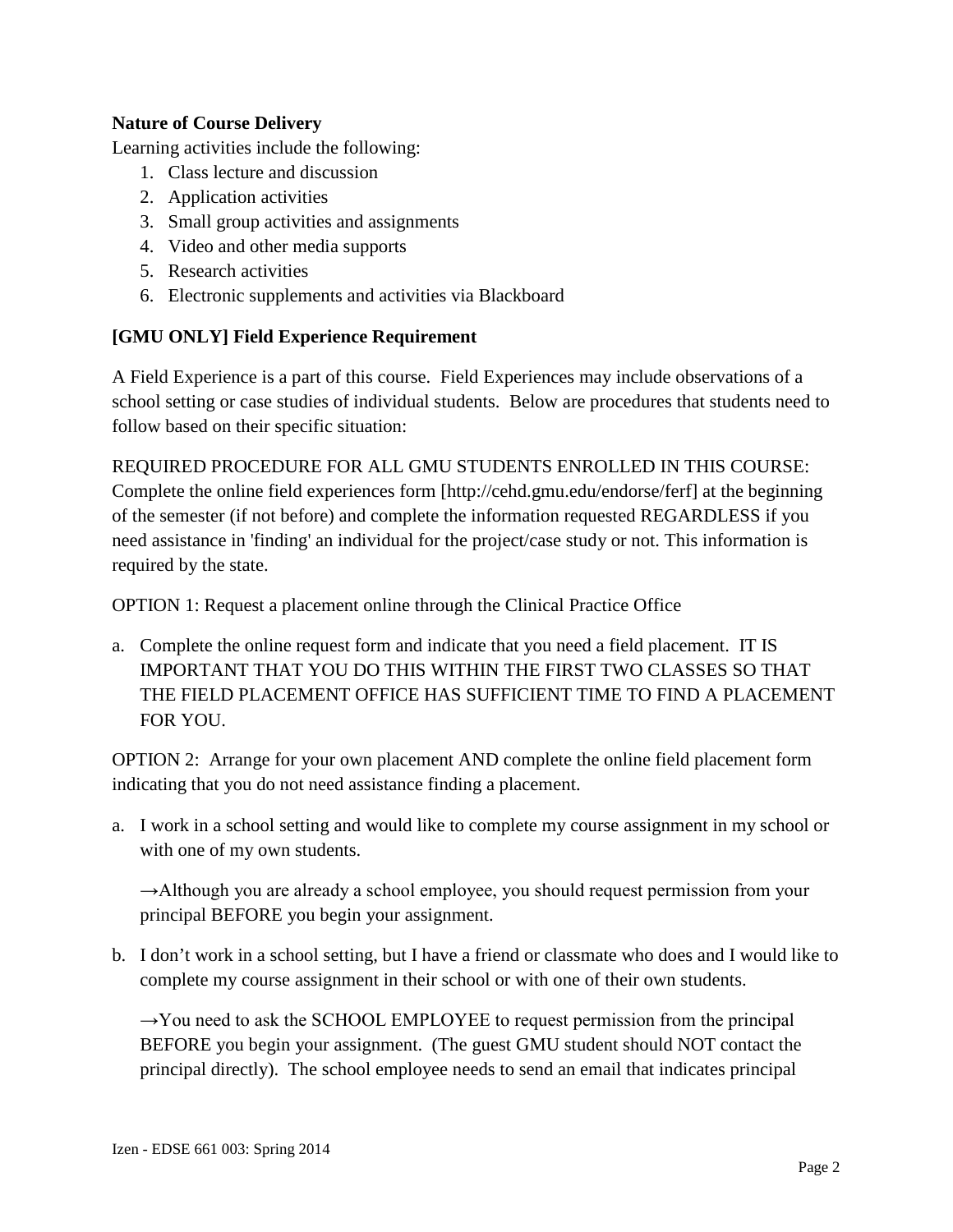consent to the course instructor so it can be forwarded to the CEHD field experience office at [fieldexp@gmu.edu.](mailto:fieldexp@gmu.edu)

c. I know a student outside of a school setting that I would like to work with for the assignment (Note: It is not recommended that you work with your own child.)

 $\rightarrow$ You need to obtain consent from the parent of the child and forward written consent to the CEHD field experience office at [fieldexp@gmu.edu.](mailto:fieldexp@gmu.edu)

# **Learner Outcomes**

Upon completion of this course, students will be able to:

• Write IEPs so they define individualized sequences of measurable objectives for teaching needed functional skills that link to standards of learning general curriculum and begin with present level of performance and end with goal performance.

• Construct, use, and interpret nonstandard, informal skill assessment (such as task analysis and observation) to identify appropriate objectives, evaluate student performance during baseline and intervention, and make improvements in instruction for students with disabilities in an adapted curriculum across the K-12.levels.

• Assess target skills before (baseline probes) and during (instructional probes) instruction using direct observation or assessment of permanent products.

• Create dated graphs of student performance data using Excel; draw aim and trend lines using Excel.

• Use "raw" and graphed student performance data (along with aim and trend lines and problem analysis) to evaluate the effects of instruction and make data-based decisions for improving student

performance. 6. Embed instruction on targeted IEP objectives into functional daily routines and activities. Plan, implement, and evaluate instructional programs that use effective antecedent teaching strategies

(e.g., observational learning, milieu approach, system of least intrusive prompts, simultaneous prompting, time delay, graduated guidance, picture assists, audio/ video-modeling, backward and whole task chaining) and consequent strategies (e.g., shaping, error correction, consequential strategies, and interspersed review).

• Write and implement an instructional plan that specifies a sequence of instructional objectives leading to a goal, uses a task analysis (for multiple step skills) or a skill sequence (for discrete skills), incorporates antecedent and consequence teaching strategies aimed at a specific stage of learning, and specifies a plan for collecting and analyzing student performance data on an ongoing basis.

• Understand general education teaching practices that promote inclusion of students with severe disabilities in the general education curriculum and support them in the least restrictive environment (e.g., curriculum and instructional adaptation, group instruction, self-management, schedule following, cooperative learning, peer tutoring). Understand when and how to use small group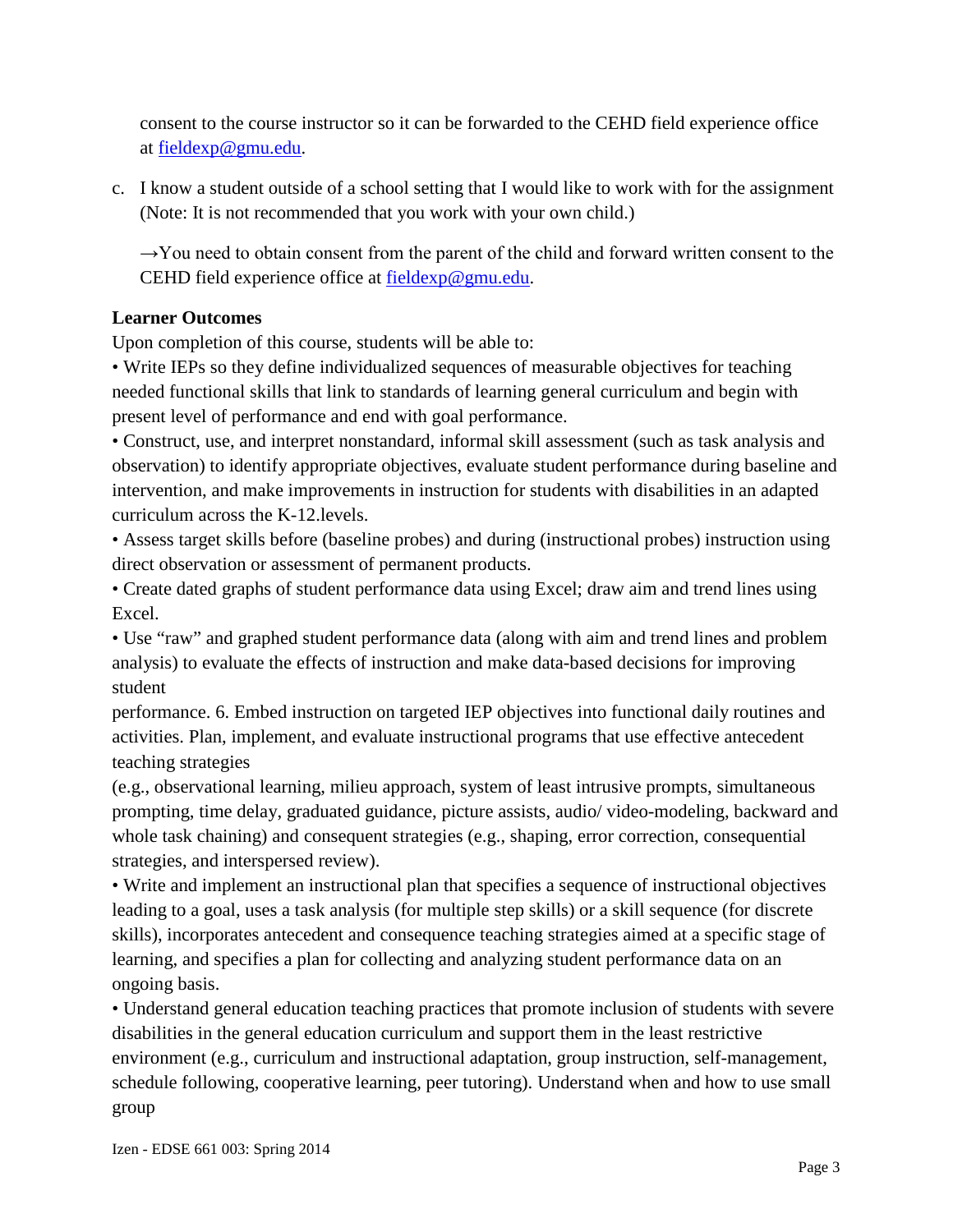instruction, peer tutoring, community-based instruction, simulated instruction, video-modeling instruction, and instruction involving both typical students and students with disabilities.

• Apply a model to plan with general educators any adaptations and modifications that are needed in

the general education curriculum and class activities in order to meet the instructional needs of students with severe disabilities.

• Train paraprofessional support staff to use appropriate teaching methods and supportive interaction

styles with students to support students without encouraging dependency. Provide these staff members with supervision and feedback.

# **Required Textbooks**

Snell, M.E., & Brown, F. (2011). *Instruction of students with severe disabilities* (7<sup>th</sup> ed.). Upper Saddle River, NJ: Prentice Hall.

# **Digital Library Option**

The Pearson textbook(s) for this course **may be** available as part of the **George Mason University Division of Special Education and disAbility Research Digital Library**. Please note that not all textbooks are available through this option. Visit the links below before purchasing the digital library to ensure that your course(s) text(s) are available in this format. The division and Pearson have partnered to bring you the Digital Library; a convenient, digital solution that can save you money on your course materials. The Digital Library offers you access to a complete digital library of **all Pearson textbooks** and MyEducationLabs used across the Division of Special Education and disAbility Research curriculum at a low 1-year or 3-year subscription price. Access codes are available in the school bookstore. Please visit [http://gmu.bncollege.com](http://gmu.bncollege.com/webapp/wcs/stores/servlet/BNCBHomePage?storeId=15552&catalogId=10001&langId=-1) and search the ISBN. To register your access code or purchase the Digital Library,

visit: <http://www.pearsoncustom.com/va/gmu/digitallibrary/education/index.html>

- <sup>1</sup> 1 year subscription \$200 ISBN-13: 9781269541411
- 3 years subscription \$525 ISBN-13: 9781269541381
- Individual e-book(s) also available at the bookstore link above or at<http://www.pearsoncustom.com/va/gmu/digitallibrary/education/index.html>

# **Recommended Textbooks**

American Psychological Association (2009). *Publication manual of the American Psychological Association* (6<sup>th</sup> ed.). Washington, DC: Author.

# **Required Resources**

Required resources will be posted on Blackboard.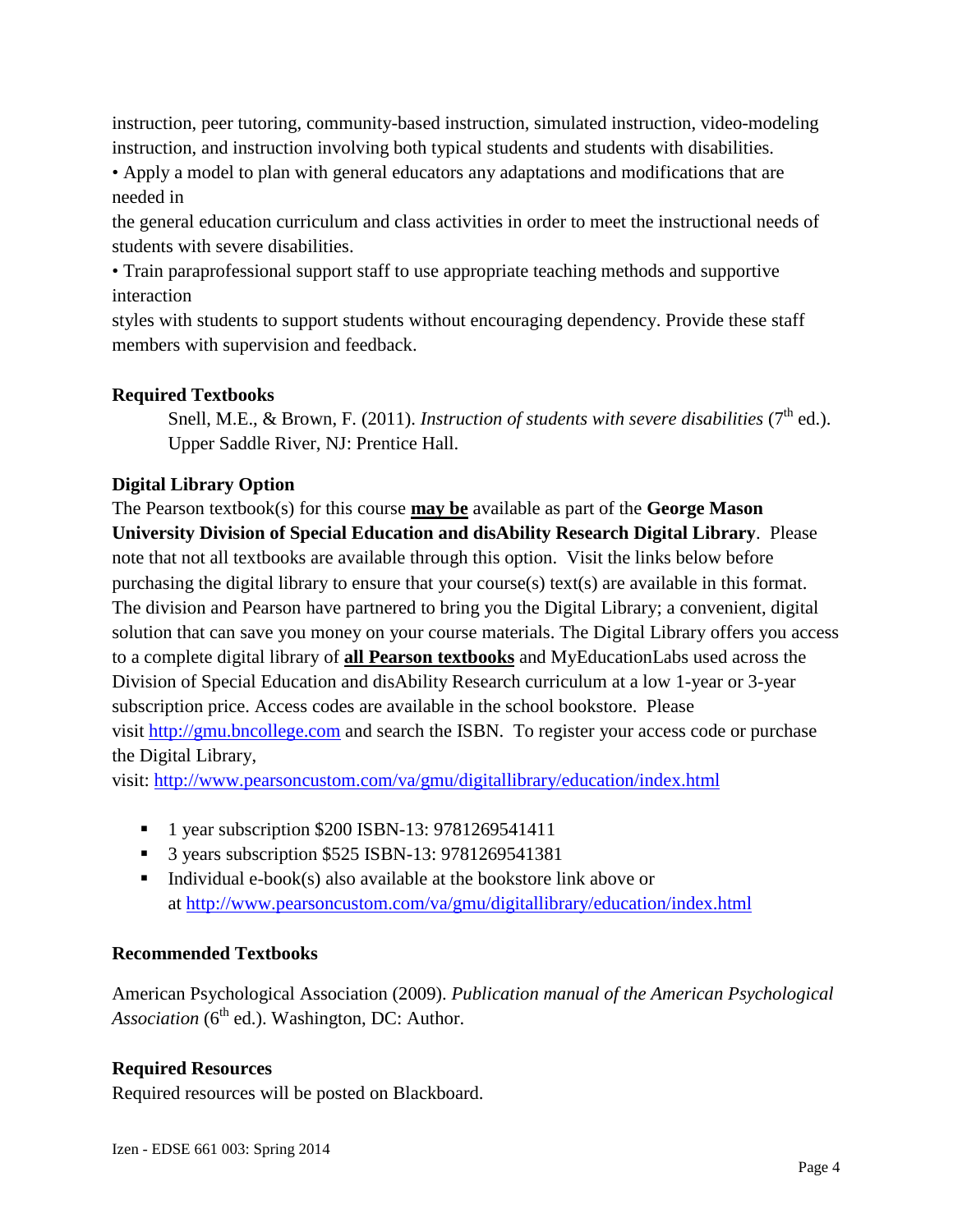## **Additional Readings**

Additional required readings will be posted on Blackboard and announced during the first class session.

## **Course Relationships to Program Goals and Professional Organizations**

This course is part of The Virginia Consortium for Teacher Preparation in Severe Disabilities, a grant from the Virginia Department of Education that includes George Mason University, Virginia Commonwealth University, the University of Virginia, Radford University, and Norfolk State University. Through the completion of the SD Consortium program, students are eligible for teacher licensure in the Commonwealth of Virginia in the area of Special Education – Adapted Curriculum K-12. This program complies with the standards for teacher licensure established by the Council for Exceptional Children (CEC), the major special education professional organization. The CEC standards that will be addressed in this class include Standard 2: Characteristics of Learners, Standard 3: Individual Learning Differences, Standard 4: Instructional Strategies, Standard 5: Learning Environments and Social Interactions, Standard 6: Language, Standard 7: Instructional Planning, Standard 8: Assessment, Standard 9: Professional and Ethical Practice, and Standard 10: Collaboration.

# **GMU POLICIES AND RESOURCES FOR STUDENTS:**

a. Students must adhere to the guidelines of the George Mason University Honor Code [See [http://oai.gmu.edu/honor-code/\]](http://oai.gmu.edu/honor-code/).

b. Students must follow the university policy for Responsible Use of Computing [See [http://universitypolicy.gmu.edu/policies/responsible-use-of-computing/\]](http://universitypolicy.gmu.edu/policies/responsible-use-of-computing/).

c. Students are responsible for the content of university communications sent to their George Mason University email account and are required to activate their account and check it regularly. All communication from the university, college, school, and program will be sent to students solely through their Mason email account.

d. The George Mason University Counseling and Psychological Services (CAPS) staff consists of professional counseling and clinical psychologists, social workers, and counselors who offer a wide range of services (e.g., individual and group counseling, workshops and outreach programs) to enhance students' personal experience and academic performance [See [http://caps.gmu.edu/\]](http://caps.gmu.edu/).

e. Students with disabilities who seek accommodations in a course must be registered with the George Mason University Office of Disability Services (ODS) and inform their instructor, in writing, at the beginning of the semester [See [http://ods.gmu.edu/\]](http://ods.gmu.edu/).

f. Students must follow the university policy stating that all sound emitting devices shall be turned off during class unless otherwise authorized by the instructor.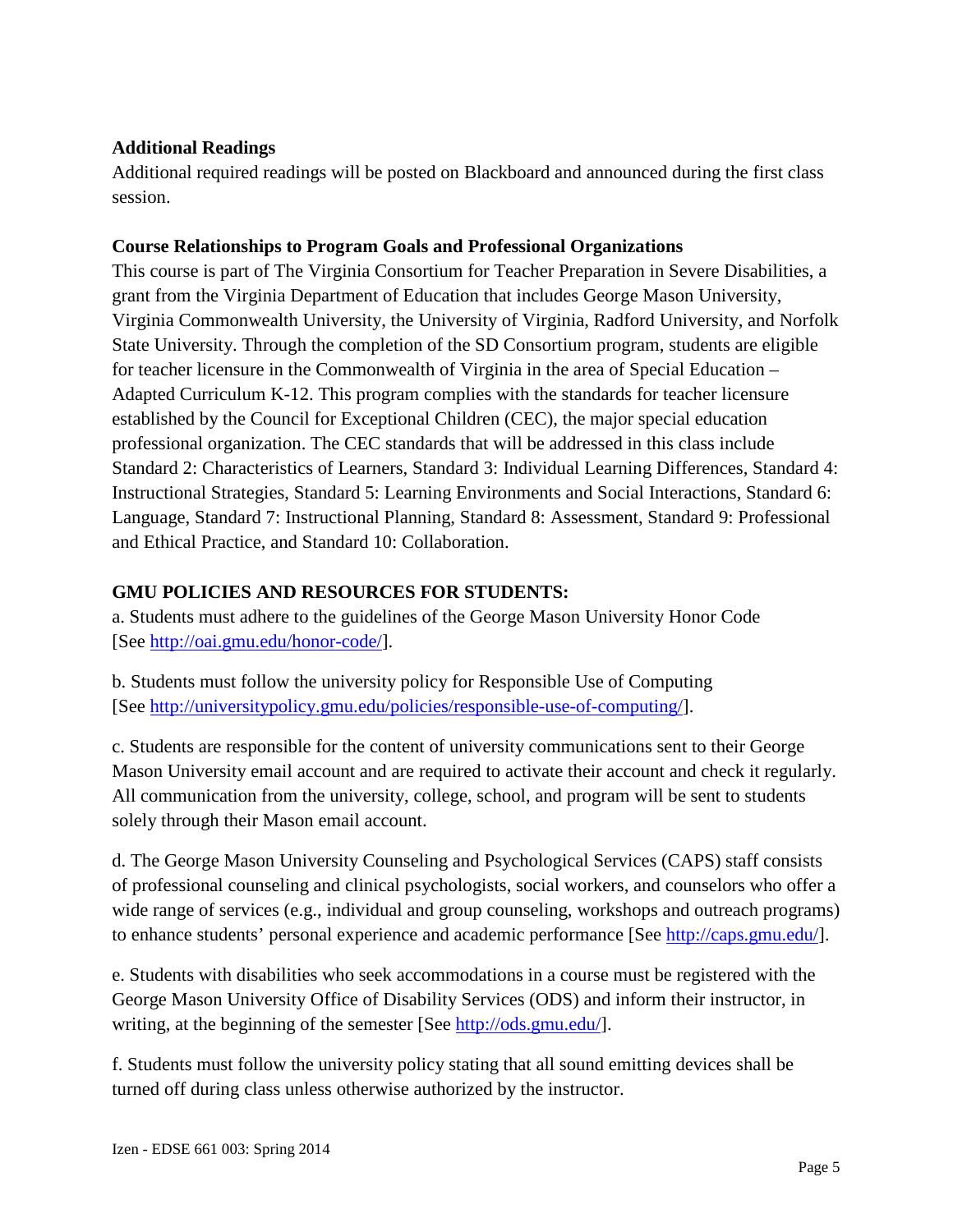g. The George Mason University Writing Center staff provides a variety of resources and services (e.g., tutoring, workshops, writing guides, handbooks) intended to support students as they work to construct and share knowledge through writing [See [http://writingcenter.gmu.edu/\]](http://writingcenter.gmu.edu/).

#### **PROFESSIONAL DISPOSITIONS**

Students are expected to exhibit professional behaviors and dispositions at all times.

# **CORE VALUES COMMITMENT**

The College of Education & Human Development is committed to collaboration, ethical leadership, innovation, research-based practice, and social justice. Students are expected to adhere to these principles. [See [http://cehd.gmu.edu/values/\]](http://cehd.gmu.edu/values/)

For additional information on the College of Education and Human Development, Graduate School of Education, please visit our website [See [http://gse.gmu.edu/\]](http://gse.gmu.edu/)

# **Course Policies & Expectations**

Attendance.

Students are expected to attend **all** classes, arrive on time, remain in class for the duration of each session, and demonstrate professional behavior in the classroom. When absence from class is unavoidable, students are responsible for getting all class information (e.g. handouts, announcements, lecture notes) from another class member prior to the class meeting that follows the absence. Most handouts will be on Blackboard and all power point slides will be on Blackboard for each class session. In all classes, students will participate in class activities which will contribute to the attendance /participation portion of the final grade. Points missed due to absences during class activities **CANNOT be made up**. Participation points can only be earned if the student is in attendance. Students who miss 2 classes will lose 1/2 of participation points (80 points). Students who miss 3 or more classes will lose all participation points (160 points). At the end of each class, students will evaluate their participation in class. The instructor will consider participation of students on a case-by-case basis.

#### Late Work.

*Ten percent of the available points* for the assignment will be deducted each day for late submissions during the first week after the due date. *After one week* from the due date, assignments will not be accepted*.* Thus an assignment that is three days late is able to obtain only 70% of the points for the assignment regardless of the quality of the work. After one week, the assignment will no longer be accepted and a score of zero will be entered into the grade book for that assignment.

The point deduction will be made after the grading is complete. The date that the assignment was received by the instructor **in hand or via email or Blackboard** will be considered the date submitted. Submitting an assignment late does not alter the due dates of the other assignments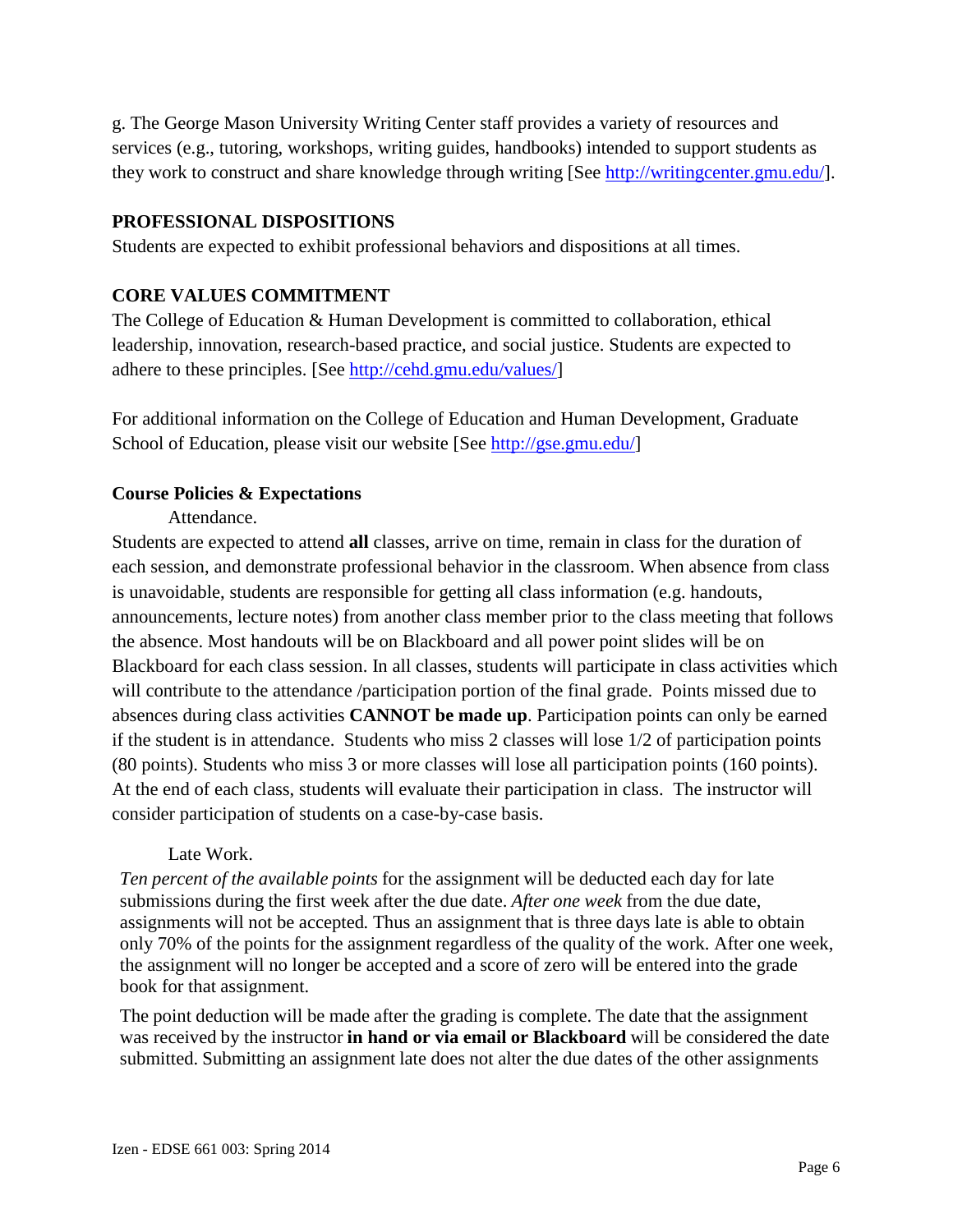and prevents timely feedback to students regarding their work that may be of value in later assignments. Strive to keep up with the assignment schedule so that you will be able to have appropriate formative evaluation and feedback from your instructor across the semester.

### **Additional Course Policies**

- This is a 3-credit graduate level course. Traditionally, 3-credit courses across a 15-week semester require an average of 45 hours of in-class time and approximately 90 hours of independent reading and assignment completion. Be prepared to put in that amount time for this class and plan your schedule accordingly.
- Some assignments require you to synthesize material from the Course and outside sources into coherent statements of your ideas. In such cases, your writing should be databased, meaning that you must support statements and ideas with evidence from these sources, giving these sources credit. The standard format for writing in the field of education is outlined in the *Publication Manual of the American Psychological Association* (6<sup>th</sup> ed.). The citation for this manual is included in the section entitled, Recommended Texts. This is also termed "APA Style." For an online resource, see [www.apastyle.org.](http://www.apastyle.org/) Specifically, the Final version of your Instructional Program should be written in APA style, including a cover page, running head, pagination, headings (as needed), citations (as needed), and reference pages.
- It is expected that you know how to paraphrase and cite information appropriately to meet both APA guidelines and to avoid plagiarism. This website provides some useful information on how to avoid plagiarism in your writing:<http://www.plagiarism.org/>
- Assignments for this course need to be original submissions. Work completed for other courses (previous semester and/or current semester) will not be accepted for submissions in this course. Any violations of this rule are subject to report of unprofessional disposition and a zero grade for the assignment.
- Please use person-first language in written assignments (and ideally in your professional practice). For more information on this language, refer to "Guidelines for Reporting and Writing About People With Disabilities"<http://www.lsi.ku.edu/~lsi/news/featured/guidelines.shtml>
- In an effort to assist students in future sections of this course, the instructor may post assignments submitted this semester as samples. The names of authors will not be used on these samples. Please notify your instructor in writing if you do not wish your work to be used as a sample in future course sections.

# **TaskStream Submission**

Every student registered for any Special Education course with a required performance-based assessment is required to submit this assessment, *Instructional Program with Data*, to TaskStream (regardless of whether a course is an elective, a onetime course or part of an undergraduate minor). Evaluation of the performance-based assessment by the course instructor will also be completed in TaskStream. Failure to submit the assessment to TaskStream will result in the course instructor reporting the course grade as Incomplete(IN). Unless the IN grade is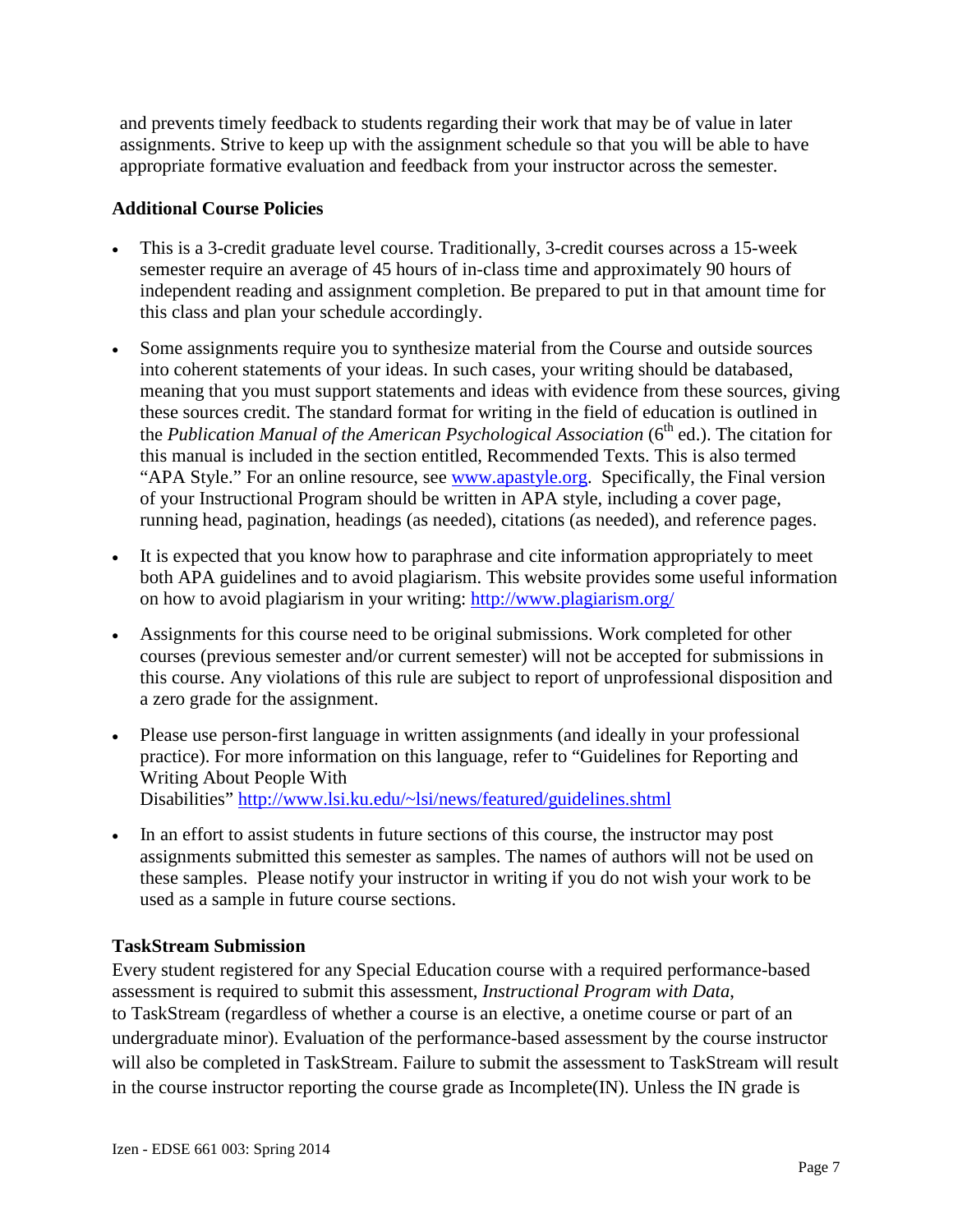changed upon completion of the required TaskStream submission, the IN will convert to an F nine weeks into the following semester.

If you have never used TaskStream before, you MUST use the login and password information that has been created for you. This information is distributed to students through GMU email, so it is very important that you set up your GMU email. For more TaskStream information, go to<http://cehd.gmu.edu/api/taskstream>

# **Grading Scale**

 $93-100\% = A$  $90-92\% = A$  $83-89\% = B$  $80-82\% = B$  $70-79\% = C$  $<$ 69% = F

Due dates below are subject to change based on needs of the class.

| <b>Assignment</b>                              | <b>Due Date</b> | <b>Point Value</b> |
|------------------------------------------------|-----------------|--------------------|
| Attendance and Participation (13 @ 10 points   | Weekly          | 130                |
| each)                                          |                 |                    |
| <b>Student Introduction and Photo</b>          | 1/28            | <b>NA</b>          |
| In-Class Weekly Group assignments (13 @ 10     | Across entire   | 130                |
| points each)                                   | semester        |                    |
| Detailed Instructional Program: Proposal       | 2/18            | 20                 |
| Detailed Instructional Program: Draft of       | 3/4             | 125                |
| <b>Introduction and Review of Research</b>     |                 |                    |
| Midterm Evaluation of Course on Blackboard     | 3/4             | <b>NA</b>          |
| Detailed Instructional Program: Draft of       | $3/18$ (can     | 125                |
| Method                                         | submit as       |                    |
|                                                | early as $3/11$ |                    |
|                                                | if preferred)   |                    |
| Detailed Instructional Program: Draft of       | 4/15            | 125                |
| Abstract, Results, and Discussion              |                 |                    |
| Paraprofessional Survey                        | 4/15            | 20                 |
| Detailed Instructional Program: Final Paper to | 4/29            | 325                |
| <b>Blackboard</b>                              |                 |                    |
| Detailed Instructional Program: Final Paper to | 4/29            | <b>NA</b>          |
| TaskStream (will receive incomplete for course |                 |                    |
| if not submitted; incomplete becomes an F nine |                 |                    |
| weeks into next semester).                     |                 |                    |
| Optional Extra Credit: 5 minute video (or      | 4/29            | 20                 |
| digital file) of instructional program with    |                 |                    |
| permissions                                    |                 |                    |
| Final Evaluation of Course on Blackboard       | 4/29            | NA                 |
| <b>Total Points</b>                            |                 | $1000$ (plus       |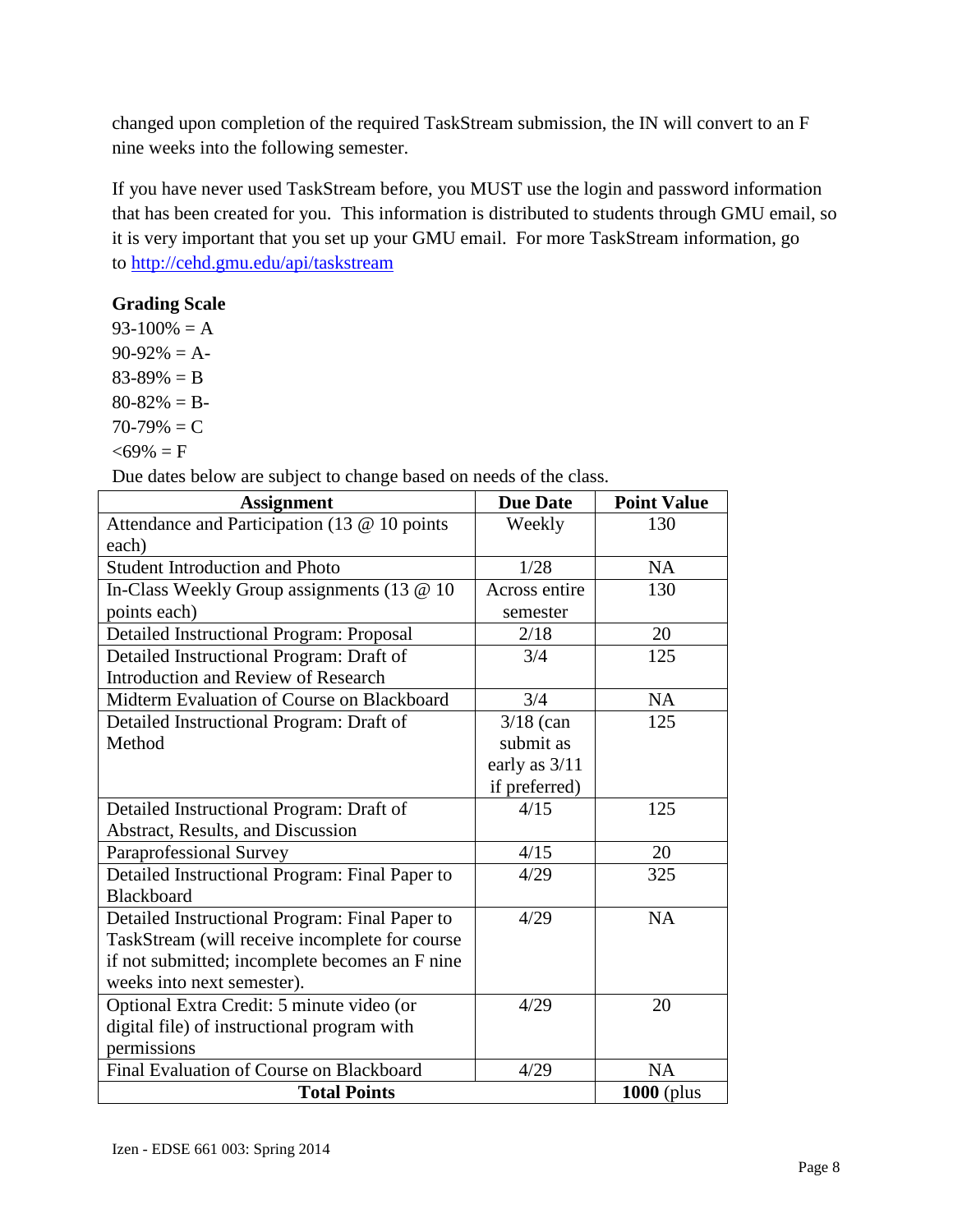| . .<br>ш |  |
|----------|--|
|          |  |

#### **Assignments**

**Performance-based Assessment (TaskStream submission required).**

### **Detailed Instructional Program**

Course participants must identify and work with an appropriate target student with severe disabilities ages 5-21 who is participating in the adapted curriculum. You will need permission to read this student's confidential file, and engage in observation, interview and assessment activities with that student and her/his family and team members in order to complete the major assignments for the class. It is your responsibility to identify an appropriate target student. It is expected that you will need at least 20-25 hours across the course of the semester to engage in assessment activities with your target student, their family and team members.

In this assignment you will develop and implement an instructional program for teaching a skill to a student with severe disabilities. You will hand in draft sections of the program to your instructor for feedback. At the end of the course, you will hand in a final version of your program that includes up to date data on student performance as well as analysis of the results of your program and discussion of future directions. Further information can be found in Assignments on Blackboard.

#### **Performance-based Common Assignments (No TaskStream submission required).**

There are no common assignments.

#### **Other Assignments.**

#### 1. Introduction and Photo

Students will respond to a list of questions provided by the instructor to both introduce themselves to the instructor and to help the instructor design class activities based on student interests and level of experience. Included in this assignment is submission of a photo (**in .jpg format only**). If you have a photo in your Blackboard profile, it is not necessary to submit a photo separately. Your photo will be used by the instructor to associate your name with your face. Please be sure this is a current photo. No Mardi Gras masks or substitutions of someone/something other than yourself in these pictures. Your instructor needs a simple picture of you to use for identification purposes. These photos will not be shared with other. More information about this assignment will be given in class.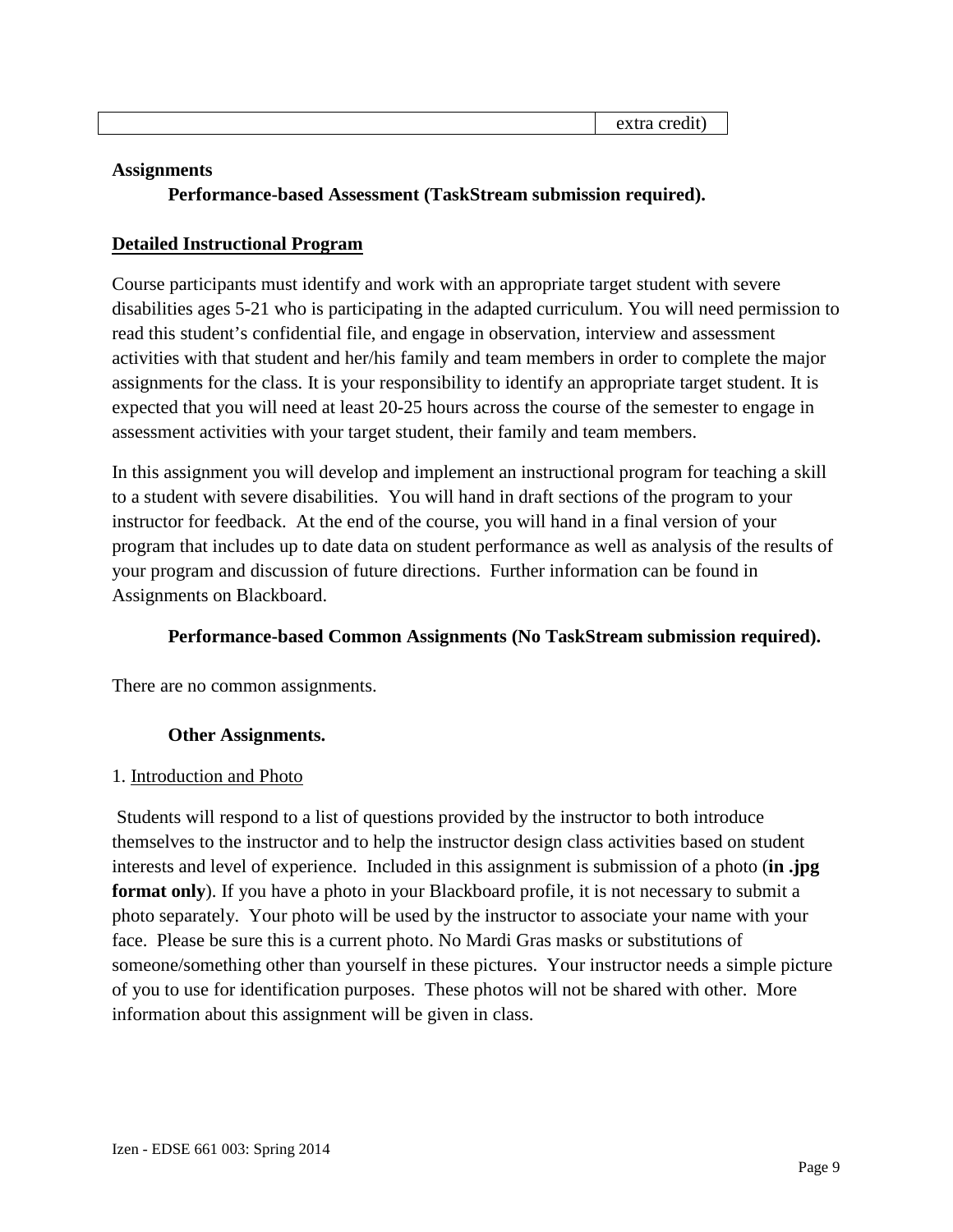# 2. Thirteen (13) Weekly In-Class Assignments

Almost every week, there will be an in-class assignment that may involve role-play in pairs and team problem solving. All will include a form to be completed by the end of class. **These cannot be made up if you are absent** because they will re3quire group interaction and effort.

# 3. Assigned Readings

Every week, there will be assigned readings from the text or from other sources. Readings from sources other than the text will be provided on Blackboard. You are required to read these by the date on which they are listed in the Course Calendar (see last 2 pages of syllabus). In other words, complete assigned readings before the start of class. The instructor may have unannounced quizzes on assigned readings in class if it appears that students are not completing readings prior to class.

# 4. Paraprofessional Survey

As part of the preparation for the class on working with paraprofessionals, you will complete a survey on teaming with paraprofessionals and submit it to Blackboard. More information will be given about this assignment in class.

# **Schedule**

# **Course Schedule**

| <b>Class</b> | <b>Date</b> | <b>Topic</b>                   | <b>Reading Due</b>   | <b>In-class Assignments</b> |
|--------------|-------------|--------------------------------|----------------------|-----------------------------|
|              |             |                                | -read by date on     | & Assignments Due           |
|              |             |                                | which readings are.  | -in class assignments       |
|              |             |                                | listed               | due by end of class         |
|              |             |                                | -bring readings to   | session                     |
|              |             |                                | class or have        | -other assignments          |
|              |             |                                | available on         | due on Blackboard           |
|              |             |                                | electronic device    | by 4:30 on date listed      |
|              |             |                                | -additional readings |                             |
|              |             |                                | TBA for some         |                             |
|              |             |                                | classes              |                             |
|              | Jan $21$    | -Introduction to               |                      | -Student information        |
|              |             | <b>Teaching Strategies for</b> |                      | form                        |
|              |             | students with severe           |                      | -#1 team name,              |
|              |             | disabilities                   |                      | values & rules (done        |
|              |             | -Review Syllabus and           |                      | in class)                   |
|              |             | Assignments                    |                      |                             |
|              |             | -Form Working Teams            |                      |                             |
|              |             | -Blackboard orientation        |                      |                             |
|              |             | (optional)                     |                      |                             |

(May change based on student and course needs or availability of speakers)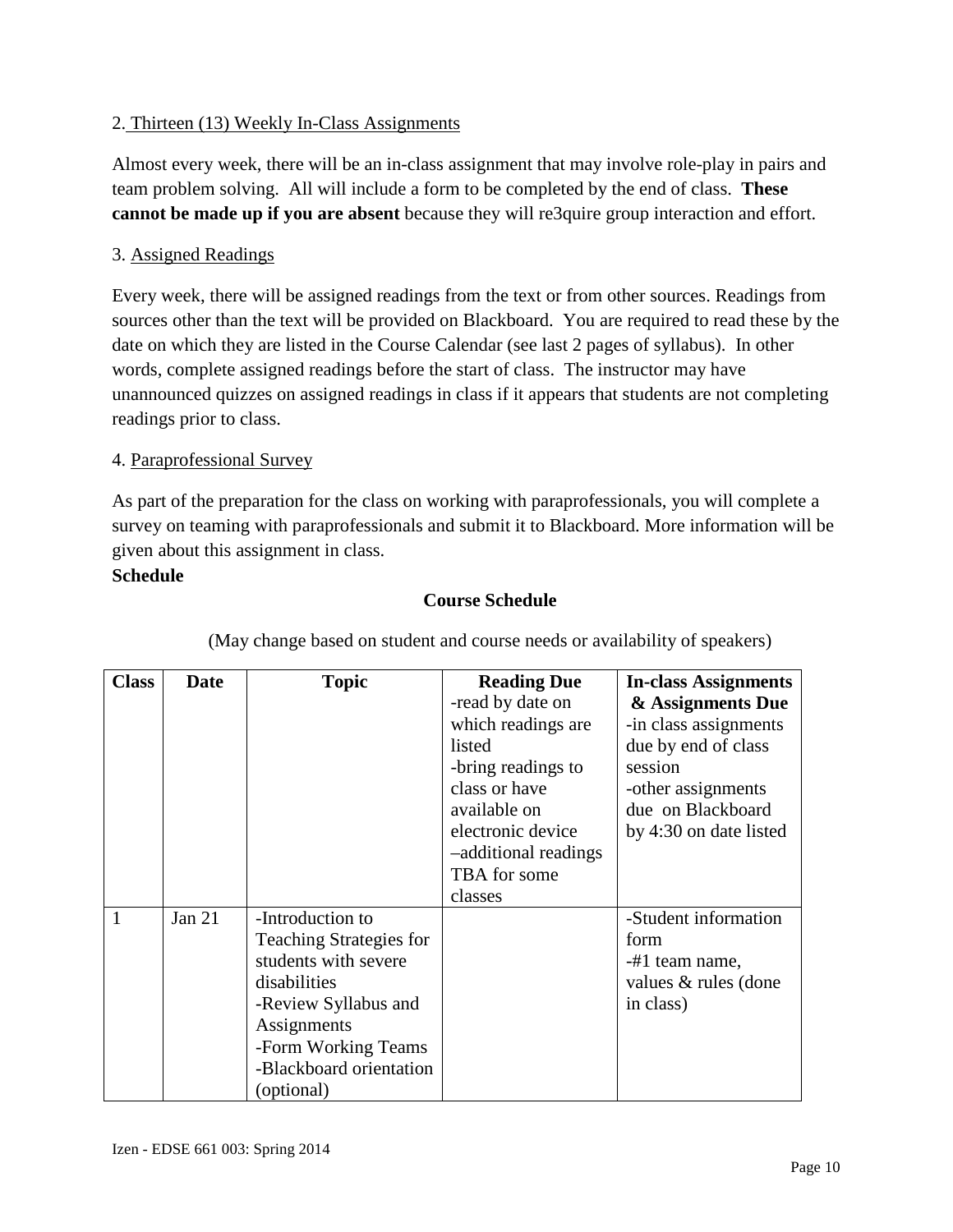| $\overline{2}$<br>3 | January<br>28<br>February | -Educating Students<br>with Severe<br>Disabilities: An<br>Overview<br>-Phase 1: Assessment,<br>identifying, writing<br>measureable goals and<br>objectives<br>Phase 2: Antecedent | Snell & Brown<br>$(2011)$ (S & B): Ch.<br>1,3<br>S & B: Ch. 4   | -#2 Objectives (in<br>class)<br>-Bring to class<br>good/poor IEP goals<br>& objectives<br>-#3 System of Least                                                                                                                          |
|---------------------|---------------------------|-----------------------------------------------------------------------------------------------------------------------------------------------------------------------------------|-----------------------------------------------------------------|----------------------------------------------------------------------------------------------------------------------------------------------------------------------------------------------------------------------------------------|
|                     | 4                         | methods                                                                                                                                                                           |                                                                 | Prompts, Discrete<br>Trial Teaching (in<br>class) - In                                                                                                                                                                                 |
| $\overline{4}$      | February<br>11            | -Phase 3: Consequent<br>Methods<br>-Designing and<br>implementing<br>instruction in inclusive<br>classrooms                                                                       | S & B: Review Ch.<br>4, especially 170-<br>181; plus read Ch. 6 | -#4 Constant Time<br>Delay (in class)<br>-#5 Graduated<br>Guidance &<br>Simultaneous<br>Prompting (IC)                                                                                                                                 |
| 5                   | February<br>18            | Phase 3: Measuring<br>student behavior and<br>learning                                                                                                                            | S & B: Ch. 5                                                    | $-#6$ Assessment &<br>measurement of<br>student performance<br>(in class)<br>-Instructional<br><b>Program Proposal</b><br><b>Due</b><br>-Bring graphing<br>paper, pencils,<br>rulers to class                                          |
| 6                   | February<br>25            | Phase 3: Analyzing<br>performance $\&$<br>improving programs;<br>Graphing with Excel,<br>aim and trend lines<br><b>Guest: Marci Kinas</b><br><b>Jerome</b>                        | S & B: Review Ch.<br>5 especially 210-221                       | -#7 Graphing<br>performance, drawing<br>aim lines and trend<br>lines (in class)<br>-Bring computers to<br>class with Excel<br>installed or borrow<br>laptop from Kellar<br><b>Annex before class</b><br>(from Dan or his<br>assistant) |
| $\tau$              | March 4                   | <b>Teaching Self Care</b><br><b>Skills</b>                                                                                                                                        | S & B: Ch. 10                                                   | -Draft of<br><b>Introduction and</b><br><b>Review of Research</b>                                                                                                                                                                      |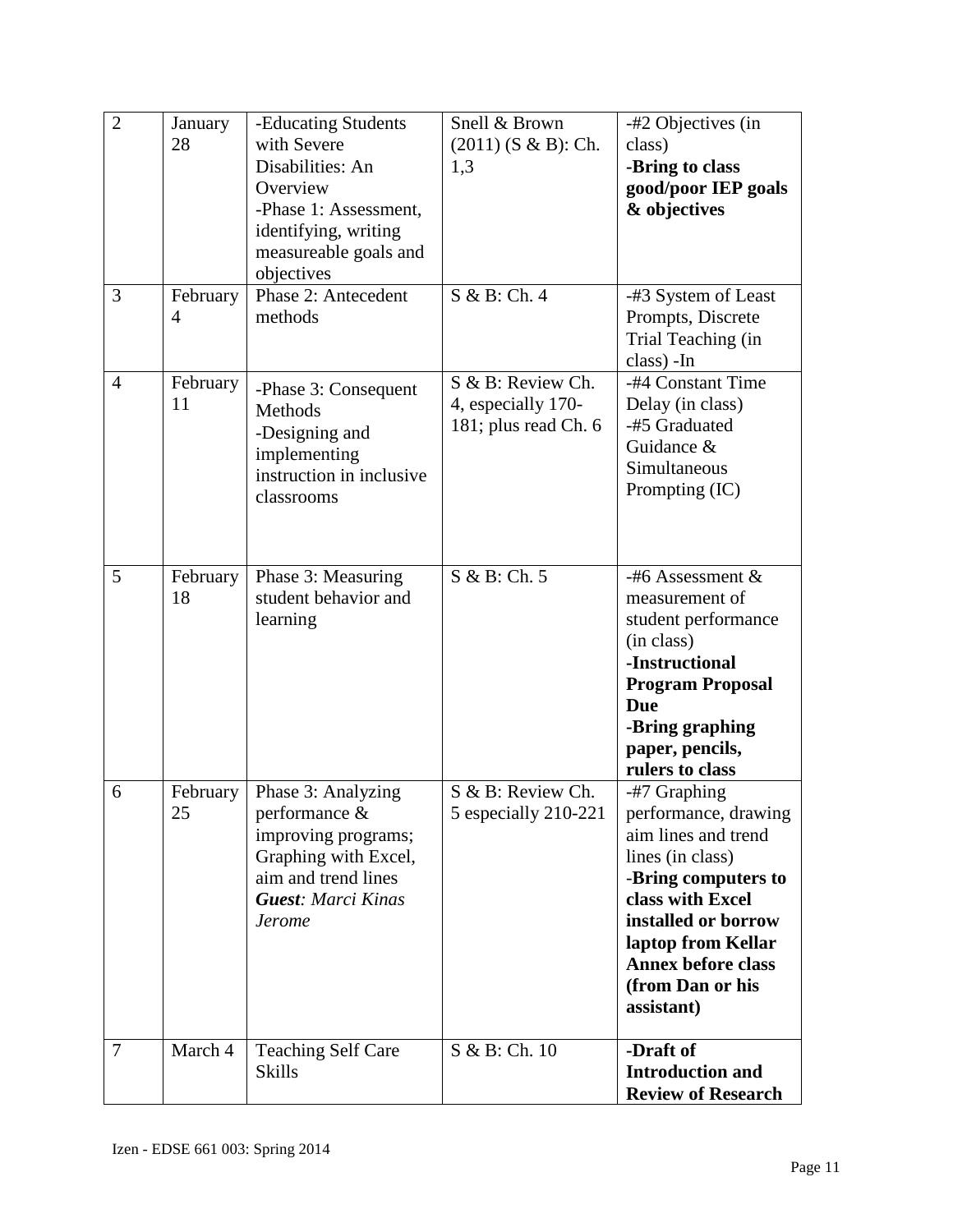|    |             |                                                                                                                           |               | <b>Due</b>                                                                                                                                                                                                                                                                                                                               |
|----|-------------|---------------------------------------------------------------------------------------------------------------------------|---------------|------------------------------------------------------------------------------------------------------------------------------------------------------------------------------------------------------------------------------------------------------------------------------------------------------------------------------------------|
|    | March<br>11 | <b>No Class: Spring</b><br><b>Break</b>                                                                                   |               |                                                                                                                                                                                                                                                                                                                                          |
|    | March<br>18 | <b>No Class: Flex Week</b><br>-Work on Instructional<br>Program                                                           |               | -Draft of Method<br>Due (can hand in<br>early: week of 3/11)<br>-3/24 or sooner: start<br>intervention, ONLY<br>with approval of<br>methods (begin with<br><b>Baseline phase</b> )                                                                                                                                                       |
| 8  | March<br>25 | Teaching students with<br>deaf-blindness: Guests:<br>Julie Durando Deaf<br>Blind project, VCU &<br>Deborah Nickerson      | <b>TBA</b>    | #8 Teaching students<br>with deaf-blindness<br>(in class)                                                                                                                                                                                                                                                                                |
| 9  | April 1     | <b>Community Based</b><br>Instruction<br><b>Guest: Paula Fallon</b>                                                       | S & B: Ch. 14 | #9 Community based<br>instruction (in class)                                                                                                                                                                                                                                                                                             |
| 10 | April 8     | <b>Teaching Functional</b><br>Academic Skills and<br><b>General Curriculum</b><br>Access<br><b>Guest: Jugnu Agrawal</b>   | S & B: Ch. 13 | #10 Functional<br>Academics (in class)                                                                                                                                                                                                                                                                                                   |
| 11 | April 15    | Creating a Classroom<br>Schedule; Working<br>with and Teaching<br>Paraprofessionals<br><b>Guest: Melissa</b><br>Ainsworth | <b>TBA</b>    | $-#11$<br>Paraprofessionals (in<br>class)<br>-Completed<br>Paraprofessional<br>Survey due on<br><b>Blackboard</b><br>-Draft of Abstract,<br><b>Results &amp;</b><br><b>Discussion Draft</b><br><b>Due</b><br>-Continue your<br>intervention & data<br>collection until you<br>write up your final<br>paper for submission<br>on April 29 |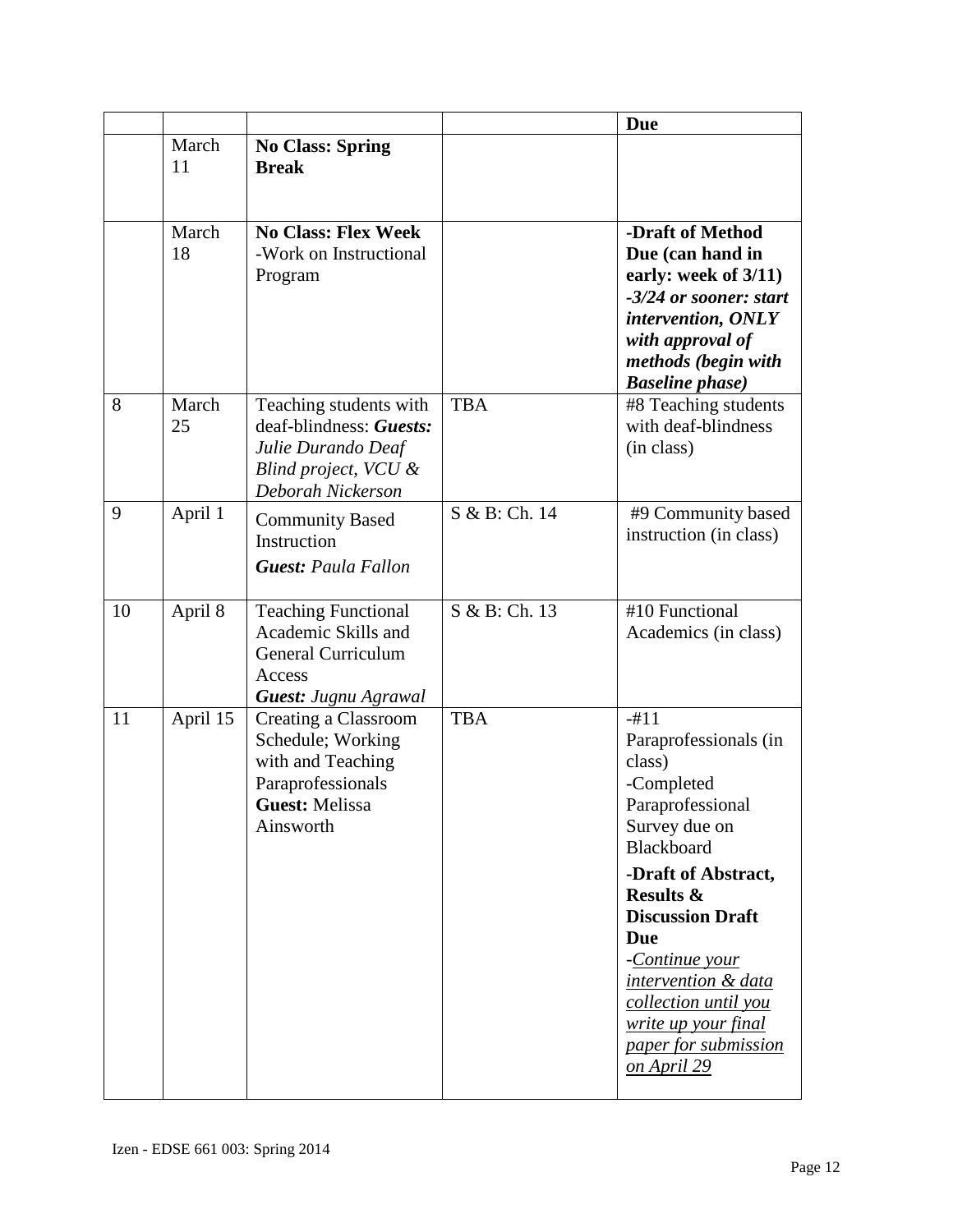| 12 | April 22 | <b>Structured Teaching</b>    | <b>TBA</b>        | #12 Structured           |
|----|----------|-------------------------------|-------------------|--------------------------|
|    |          | for Students with             |                   | Teaching (in class)      |
|    |          | <b>Autism Spectrum</b>        |                   |                          |
|    |          | Disorder                      |                   |                          |
|    |          | <b>Guest:</b> Diane Talarico- |                   |                          |
|    |          | Cavanaugh                     |                   |                          |
| 13 | April 29 | -Teaching Students            | S & B: Ch. 11, 12 | -#13 Nonsymbolic         |
|    |          | with Communication            |                   | communication (in        |
|    |          | <b>Needs</b>                  |                   | class)                   |
|    |          | -Peer supports                |                   | -Final                   |
|    |          | Guest: Bridgid                |                   | <b>Instructional</b>     |
|    |          | Hendrixson                    |                   | <b>Program due to</b>    |
|    |          |                               |                   | <b>Blackboard AND to</b> |
|    |          |                               |                   | <b>TaskStream</b>        |

# **SD CONSORTIUM SYLLABUS STATEMENTS AND POLICIES**

### Honor Code

Each university has its own honor code and it is important for you to review the honor code at your university. However, all students taking this course, regardless of the university they are enrolled in, are expected to follow this honor code and also to pledge all assignments and their exam to indicate that they have followed the honor code. A pledge means that you have not cheated or plagiarized, nor have you given or received assistance that violated the description of how assignments are to be completed for this course. The shortened version may be used: "Pledged" followed by the date and your full name (typed "signatures" will be OK for assignments/tests submitted electronically).

A complete copy of each university's Honor System document is available through GMU:<http://mason.gmu.edu/~montecin/plagiarism.htm>

VCU: [www.students.vcu.edu/rg/policies/rg7honor.html.](http://www.students.vcu.edu/rg/policies/rg7honor.html)

UVA:<http://www.virginia.edu/honor/>

Radford: [http://www.radford.edu/~dos-web/handbook02-03/Honor\\_Code.pdf](http://www.radford.edu/~dos-web/handbook02-03/Honor_Code.pdf) NSU: [http://www.nsu.edu/student\\_judicial/policy.html](http://www.nsu.edu/student_judicial/policy.html)

# Accommodations for Disability

At all the participating universities, accommodations can be made with the instructor if a student has a disability. If this is relevant to you, please contact me on the first night of class (can be through email) and indicate both what the disability is and how your university has made accommodations for you in the past. I will discuss (via email) this further with you until we reach consensus. University specific information regarding eligibility, services and accommodations can be found at:

GMU:<http://www.gmu.edu/student/drc/>

VCU:<http://www.students.vcu.edu/dss/index.html>

UVA:<http://www.virginia.edu/vpsa/services.html>

Radford:<http://www.radford.edu/~dro/>

NSU:<http://www.nsu.edu/disabilityservices/index.html>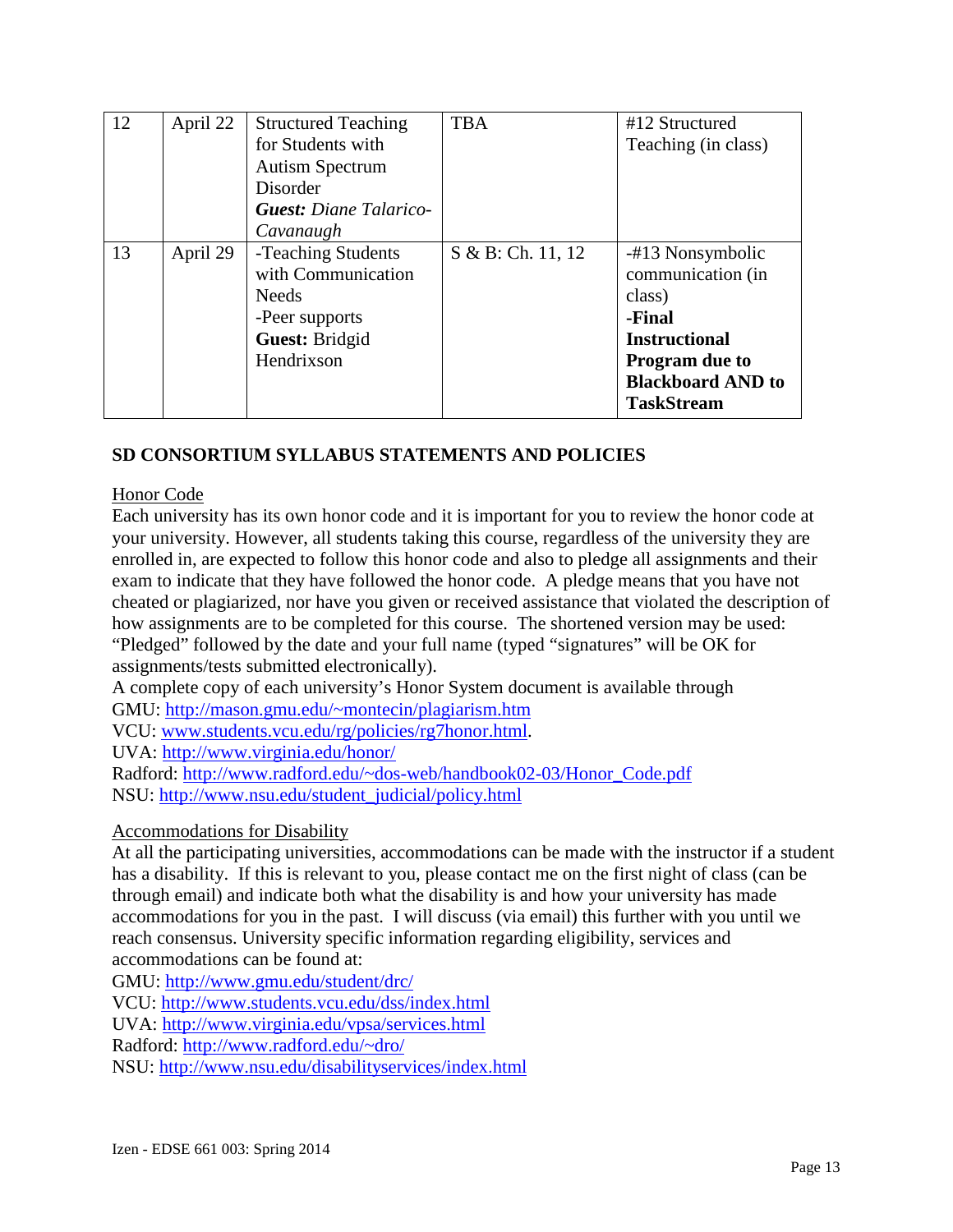#### Inclement Weather

If classes are cancelled at George Mason University, a message will be posted on the class Blackboard site and all class members will receive an email. Because such cancellations are often at the last minute, it may be difficult to get this message prior to leaving for class. If in doubt, dial the University phone number (703-993-1000) or visit the university website (www.gmu.edu). Do not email us; I will email you regarding weather as soon as it is announced. Please note, the cancellation of classes due to inclement weather is determined by the decision of the instructing university only. If the instructing university is open and operational then you are expected to attend class.

#### Cell Phones and Weapons

All cell phones and beepers should be deactivated while in the classroom. Also, University rules at all participating universities prohibit the possession any firearm, other weapon, or explosive. Please consult the student handbook and your university for specific information concerning this policy at your university.

#### Course Materials

This course gives you access to PowerPoint files, class lecture notes, handouts, and copyrighted articles. For the articles (available both on Blackboard and on a class CD), copyright laws must be followed: print only one copy per student. The PowerPoint presentations, notes, and handouts are provided on Blackboard for your convenience and to facilitate your mastery of concepts presented in this course; PowerPoints should be available on Blackboard by noon of the class day or sooner. If you plan to print copies of PowerPoint slides, this must be done before class begins (before 4 pm or 7:20 pm) and using a 3 or more slides per page handout format (do not print full slide pages). All of these materials should be regarded as authored materials, which if used or referred to must be fully credited through reference to the author, the class, and date. If used beyond citation, permission of the instructor/author is required.

#### Technology Proficiencies

All students participating in this course are expected to be proficient in several technology skills. Students are expected to be proficient in using the Internet and have reliable and consistent Internet access. Students are also expected to have an active email account and to check email regularly. This course requires students to use Blackboard, which is our online course management system located at [http://mymason.gmu.edu](http://mymason.gmu.edu/) 

NON GMU Students: Your login for Blackboard Organizations is: *x\_first name.last name* For example John Smith's username would be: x\_john.smith Your password is: *bbcommunity*

Students are expected to login to this system frequently and be proficient in using its features. Students are expected to be proficient in using the computer, which includes downloading and saving files, typing, and word processing skills. Students participating in this course are expected to use Microsoft Word for all written assignments. Furthermore, students are expected to use Microsoft PowerPoint and Adobe Acrobat Reader for class documents located on the Blackboard website.

#### TaskStream Submission

TaskStream [\(www.taskstream.com\)](http://www.taskstream.com/) is an electronic portfolio and assessment management tool that the SD Consortium is utilizing in part to meet accreditation requirements for the National Council of Accreditation of Teacher Education (NCATE) as well as for student portfolio evaluation purposes. **EVERY student taking this course at EVERY university IS** 

Izen - EDSE 661 003: Spring 2014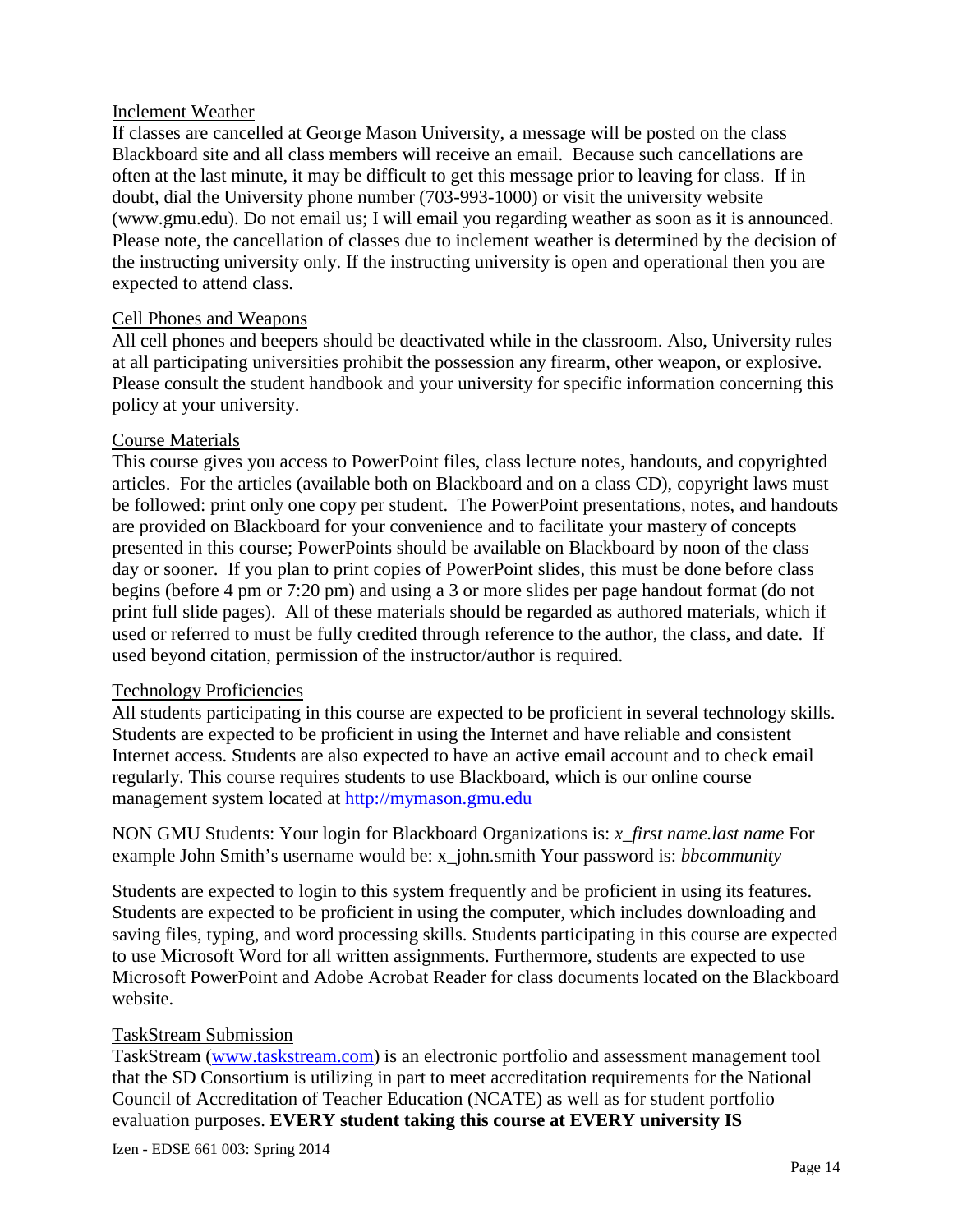#### **REQUIRED to upload and submit the signature assignment for this course to TaskStream for evaluation by the end of the semester. Directions for submitting assignments are available on Blackboard in the** *TaskStream* **folder within the** *Syllabus* **section.**

The signature assignment(s) for this class is: *Instructional Program with Data*

#### Course Facilitators

Each class will have a facilitator or assistant who will assist with the class. Learn who that person is as they will be taking role and keeping track of class participation and reporting it to me weekly. However, if you think you must miss a class, please email me ahead if at all possible (or later if need be). Because of the potential of confusion caused by people speaking at the same time in this multi-site course, it will be important to raise hands before asking questions or making comments. Along with the facilitators, I will try hard to enforce this rule and to be alert to questions from the distance sites. Facilitators will also FAX in-class written tasks following class or early the next day to me. When in class assignment forms or handouts are send the day of the class, facilitators will need to download and copy them for class members.

### Blackboard Assistance

This course requires that you be a regular email user and be able to use various features of Blackboard (sign on, download materials, hand in completed assignments electronically in the drop box). You may direct your questions about Blackboard to the facilitator at the class site as well as to email Marci Kinas Jerome (mkinas@gmu.edu). She will be the best resource. We are all learning this system together and some of us will be faster than others. Expect some snafus along the way, but please help each other out as you can. You will want to download all the required materials early in the semester or as soon as they are posted. Please note that some handouts/readings may be given to you in class that are not posted on Blackboard. Also check Blackboard for announcements. Sometimes I will place handouts for class on Blackboard and will alert you by email or in the previous class; in these cases please download and bring them to class.

All Consortium courses are recorded and archived on a video-streaming server. Students and faculty are welcome to view previous classes at [http://torrent.gmu.edu](http://torrent.gmu.edu/) and click on the link for [SDC PBS] in the Public Folders link. Classes are listed by date and time. Since the Consortium includes some remote site students, all consortium classes are broadcast live via the Internet at the same website. It is the policy of the consortium that students attending classes at university sites are expected to be present at those university sites during class time. However, in instances where students would otherwise miss class (in accordance to the attendance policy) students may participate in the class via the live web stream. However, students who participate in the webstream instead of at their university site are still subject to the response cost as outlined in the attendance policy for this course. Directions for viewing the video-stream can be found in the course Blackboard site.

Student may also view the PowerPoints, communicate with the instructor, and interact with other at home students using Adobe Connect. Each consortium class has their own Adobe Connect website. To get to your Adobe Connect course site go to:

- Teaching Strategies:<http://webcon.gmu.edu/teaching/>
- Teamwork:<http://webcon.gmu.edu/teamwork/>
- Communication:<http://webcon.gmu.edu/communication/>